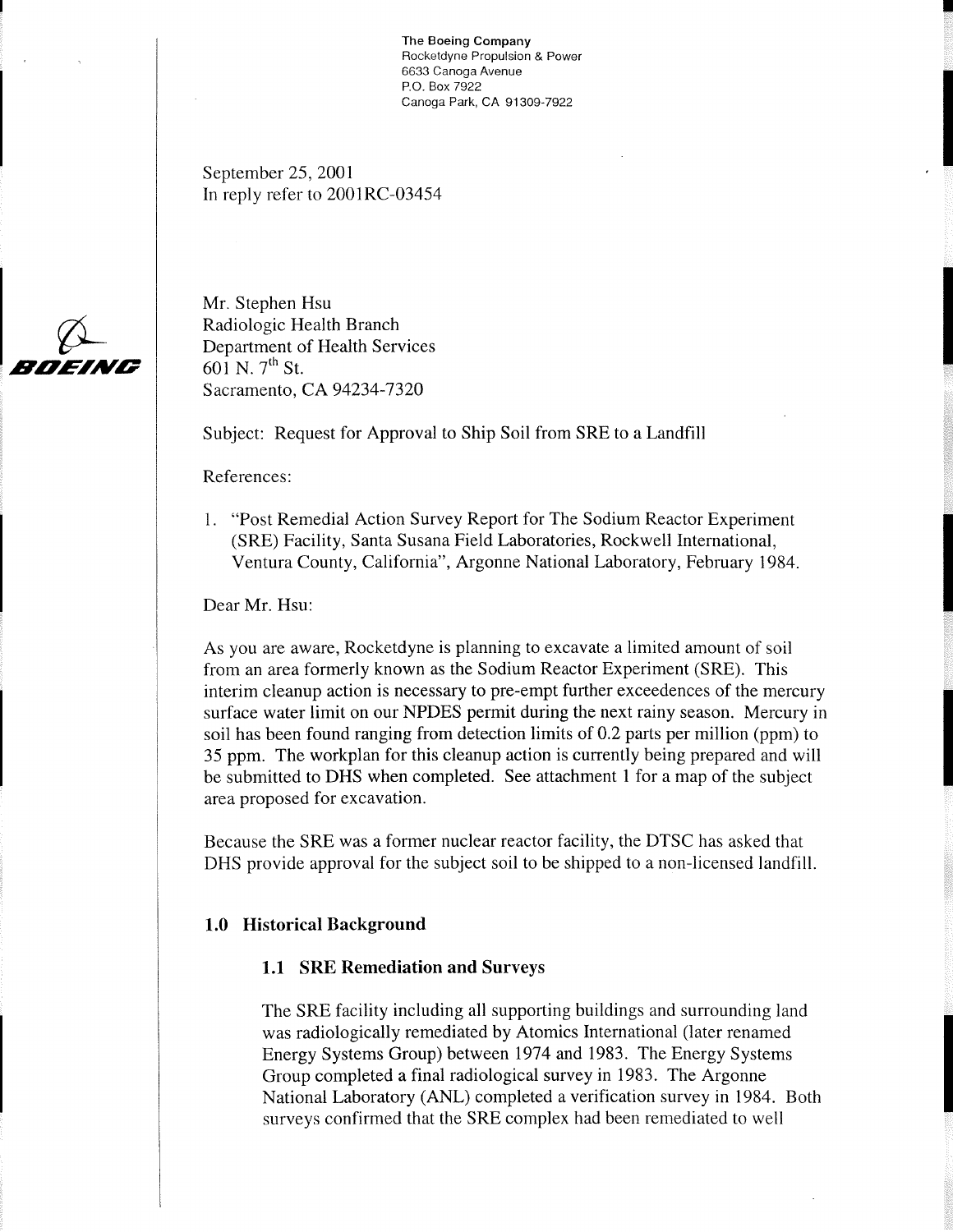9/25/0 1 200 **1** RC-03454 S. Hsu Page 2

> below the DOE and DHS approved cleanup standards for both building surfaces and land. Post remedial samples and measurements were also well below the current DOE and DHS approved cleanup standards. DHS was provided a copy of the ANL verification survey report in July 2001 (Reference 1). The report included analysis results of soil samples taken by both ESG and by ANL.

### **1.2 SRE Release for Unrestricted Use**

Based on these two surveys, the DOE released the facility, supporting buildings, and surrounding land, for unrestricted use, in 1985 (See attachment 2, DOE letter September 24, 1985). The "SRE Certification Docket for Unrestricted Use" dated July 23, 1985 was placed in the DOE Public Document Rooms at Oakland and Washington D.C. (see also attachment 2).

### **1.3 Soil Sample Radiological Data for SRE Pond and Drainage**

As part of the post-remedial soil sampling, isotopic specific analysis was performed by ANL in the drainage channels immediately upstream of the SRE pond and in the SRE pond itself. Cesium-137 levels ranged from nondetect to 0.67 pCi/g (gross). Four of five samples were below the local background cesium-137 level of 0.21 pCi/g. All were well below the current cleanup standard of 9.2 pCi/g (net). Total uranium levels were also identical to local background levels established by ANL (Reference 1).

### **1.4 NPDES Radiological Data for NPDES Outfall** # **4 Surface Water**

The proposed excavation is being performed as an interim cleanup action to help reduce mercury levels in storm water run-off which exceed NPDES monthly limits. Radiological sampling of run-off water in NPDES Outfall # 4 has never detected any radiological constituent that exceeded the NPDES drinking supplier standards. Attachment **3** provides results of NPDES required analytes, for years 1999 and 2000, for gross alpha, gross beta, tritium and strontium-90. All tritium and strontium-90 results are nondetects, and the majority of gross alpha and beta are non-detects. All results are less than drinking water supplier standards and NPDES limits.

### 1.5 **Conclusion**

The SRE has been released for (radiologically) unrestricted use by DOE. The SRE area is not on the State Radioactive Material License (0015-19). Based on past soil data and current surface water data, there is no

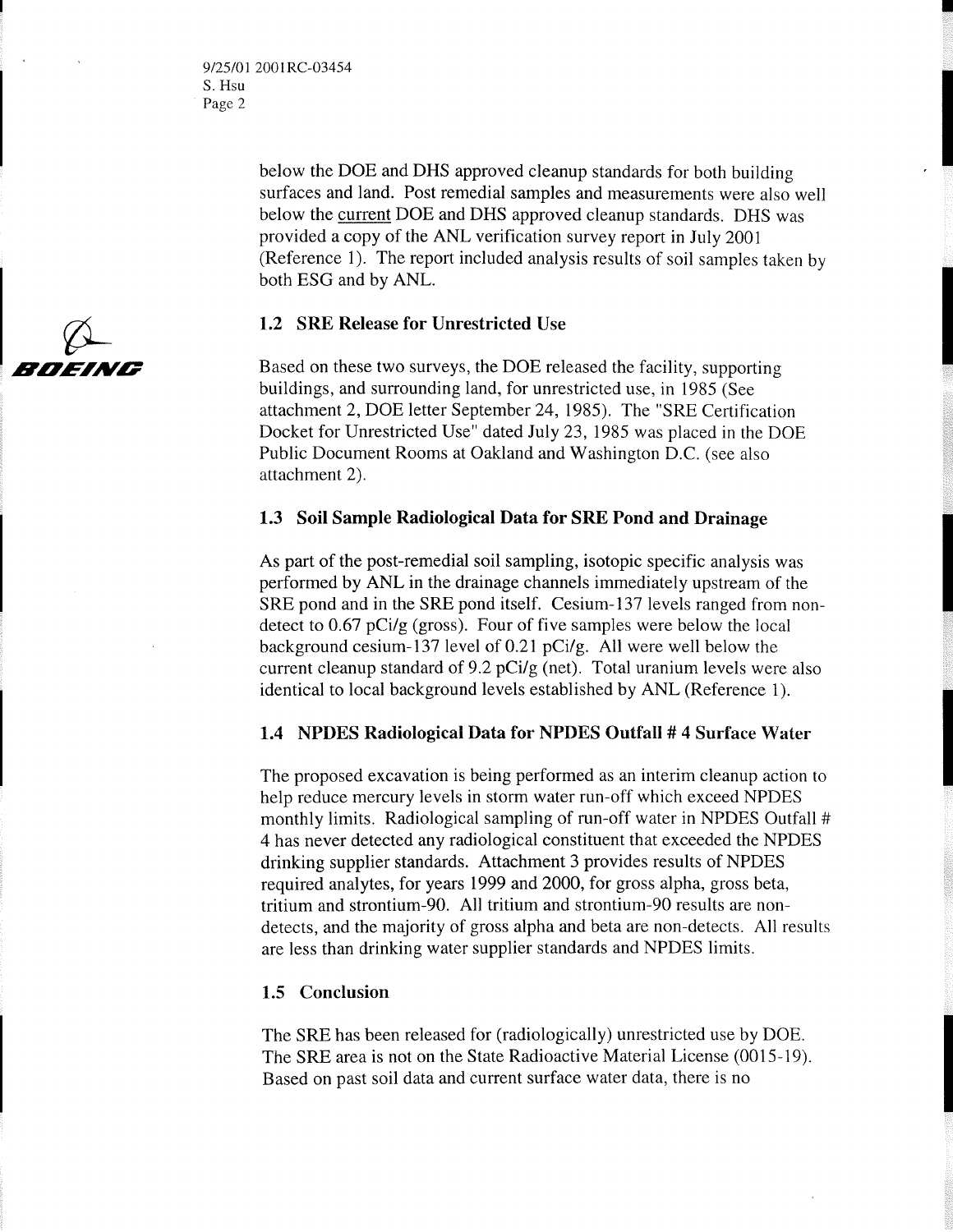radiological hazard associated with the SRE drainage system. Therefore additional "radiological screening" would not normally be required.

#### **2.0 Recent Action**

Notwithstanding the above described historical evidence, Rocketdyne recognized the need to provide further assurance to the community and to DTSC that the soil proposed for excavation would pose no radiological hazard to a landfill. Therefore Rocketdyne discussed additional survey and sampling activities with DHS in July 2001. Rocketdyne proposed to perform further surface scanning survey of the area proposed for excavation. Rocketdyne found no elevated radiation levels in the area proposed for excavation. Elevated radiation was found in two distinct locations in a drainage ditch (see below).

Rocketdyne further invited DHS to perform their own surface scanning survey in addition to soil sampling. This was performed on July 26, 2001. Rocketdyne also took splits of the DHS samples for analysis at Rocketdyne's counting lab. Attachment 4 shows the locations of the split DHS samples. Attachment 5 provides Rocketdyne's cesium-1 37 results. DHS results are pending.

Rocketdyne's gamma spec. analysis of splits of DHS soil samples at the SRE were 7 non-detects and 1 sample (#2) at 0.25 pCi/g of cesium-137, apparently in agreement with preliminary DHS results (to be reported elsewhere). No other manmade radionuclides were detected in the soil samples, with the exception of naturally occurring radionuclides at normal background levels. These samples were taken in locations in and around the proposed area of soil excavation. (See Attachments 1, 4 and 5)

### **2.1 Areas with Elevated Radiation**

During Rocketdyne's pre-survey, two other locations, upstream of the proposed excavation area, were observed with elevated radiation (approximately 65% above background). These two locations were investigated. Low levels of cesium-137 were detected (see attachments 6 and 7), however the very localized nature of the contamination means that the site 15 mrernly cleanup standard would still be met. Nevertheless, per ALARA policy, these two areas were excavated and the soil managed as radioactive waste for future disposal at a licensed or DOE approved LLRW disposal site. Soil sample results are summarized below.

### **2.1.1 Northern location (Drainage Ditch) Attachment 6.**

### **Pre-excavation and during excavation:**

11 samples ranged from non detect to 2.6 pCi/g of cesium-137.

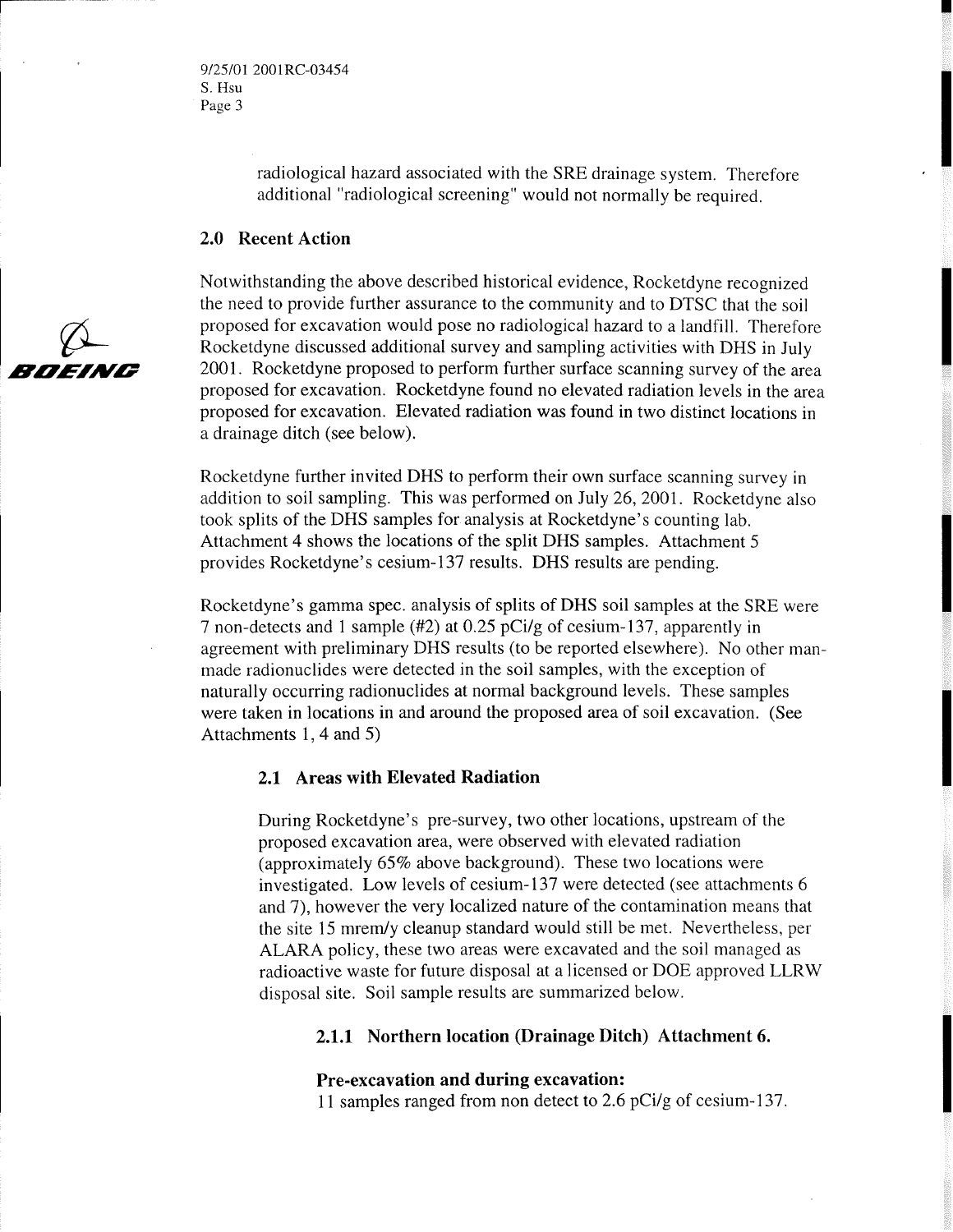1 sample at 17.7 pCi/g and **1** sample at 30.3 pCi/g of cesium. The higher samples were within 24 inches of each other.

**Post-excavation:** 3 samples were non-detect and 1 sample was 1.2 pCi/g cesium-137.

### **2.1.2 West Location (Drainage Ditch) Attachment 7.**

**Pre-excavation and during excavation:**  12 samples ranged from non-detect to 9.4 pCi/g cesium-137.

**Post-excavation:** 4 samples ranged from 0.1 to 0.5 pCi/g cesium-137.

### **2.2 Recent Action Conclusions**

- The northern location is 30 to 40 feet outside the boundary of soil proposed for mercury excavation.
- DHS samples #3, 4, and 5 were taken relatively close to the northern drainage ditch and all were non-detect for cesium-137 showing that migration of cesium- 137 has not occurred.
- The western location is over 300 feet from the boundary of soil proposed for mercury excavation.
- Results of soil analysis of soil proposed for mercury excavation, have so far shown background or minimal levels of cesium- 137.
- **<sup>0</sup>**No man-made radioisotopes have ever been observed in NPDES monitored surface water runoff from the SRE which exceed NPDES drinking water limits.
- No soil will be excavated for mercury prior to approval of DHS.

### **3.0 Future Action**

Rocketdyne understands that the DHS results of their soil samples will be available shortly.

Rocketdyne is seeking DHS approval to excavate soil identified in attachment 1, and ship the excavated soil to a landfill (either a municipal landfill of a Class I hazardous waste landfill), based on,

- historical soil data from the early 1980's,
- the lack of any detected radioactive contamination in surface water runoff,
- **<sup>0</sup>**current Rocketdyne soil sample data taken in July 2001 in the proposed excavation area
- **0** current DHS soil sample data (pending)

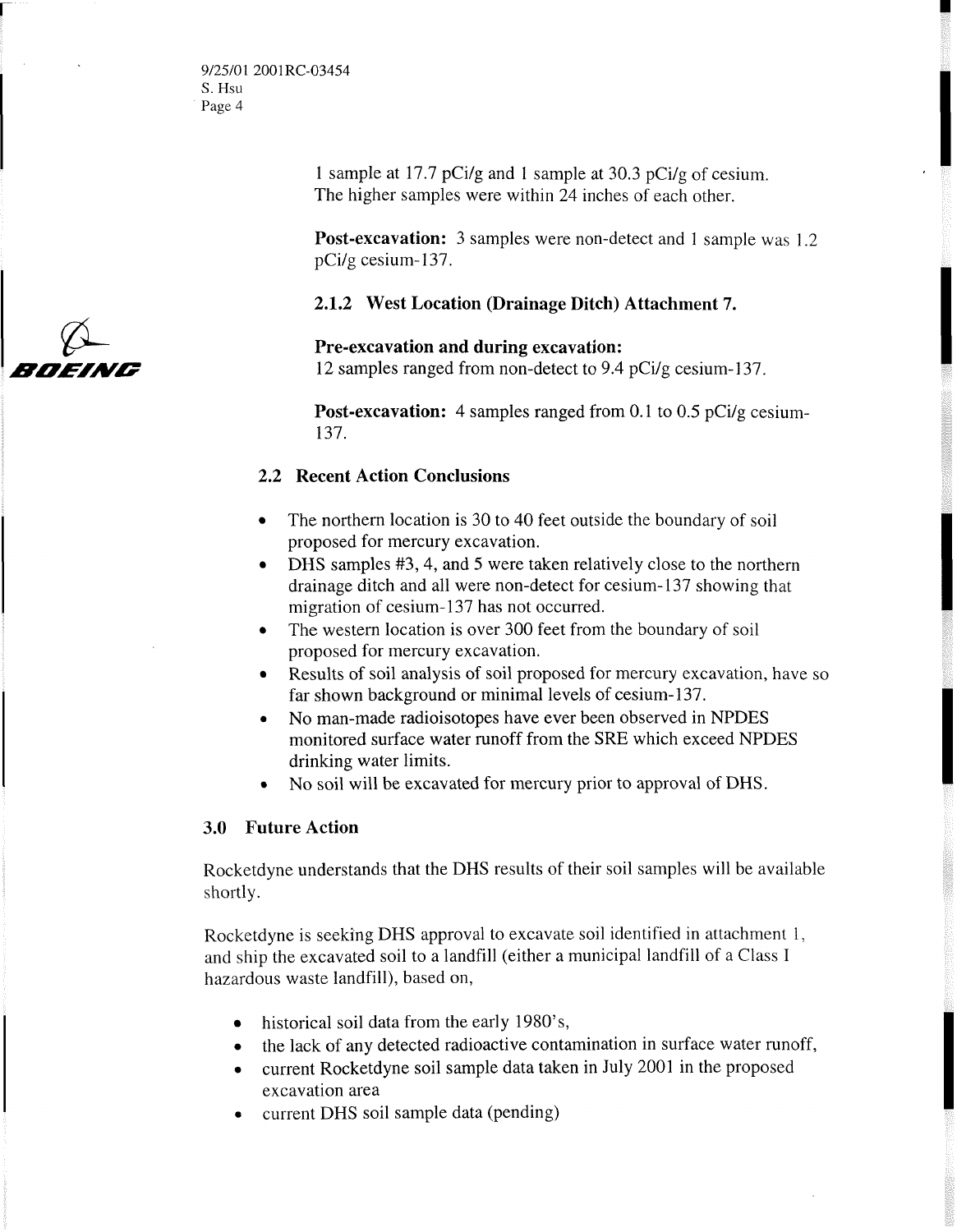*912510* 1 *2001 RC-03454*  S. Hsu Page *5* 

Since the SRE is not on the State Radioactive Material License (0015-19) this is not a licensing action request.

Rocketdyne understands that DHS may wish to take additional split subsurface samples in the excavation area before it can give approval for disposal. This can certainly be accommodated.

If you have any further questions on this material or would like to schedule further visits to the site, please do not hesitate to call me at (818) 586-6140.

Sincerely,

The Enterpret

Phil Rutherford Manager, Radiation Safety Safety, Health & Environmental Affairs

Attachments:

- SRE soil sample mercury data and proposed excavation area.
- "Certification Docket for the SRE and Building 003", Letter and attachment from J. K. Hartman (DOE) to G. W. Meyers, 07849RC, September 24, 1985
- "NPDES Sample Results for Outfall #4 (SRE)
- Locations of DHS soil samples at SRE
- Rocketdyne radiological results of soil samples split with DHS in and around proposed excavation area
- 6. SRE North Trench Results
- 7. SRE West Trench Results

cc with attachments:

Mike Lopez DOE/OAK Gerard Abrams DTSC

shea-094124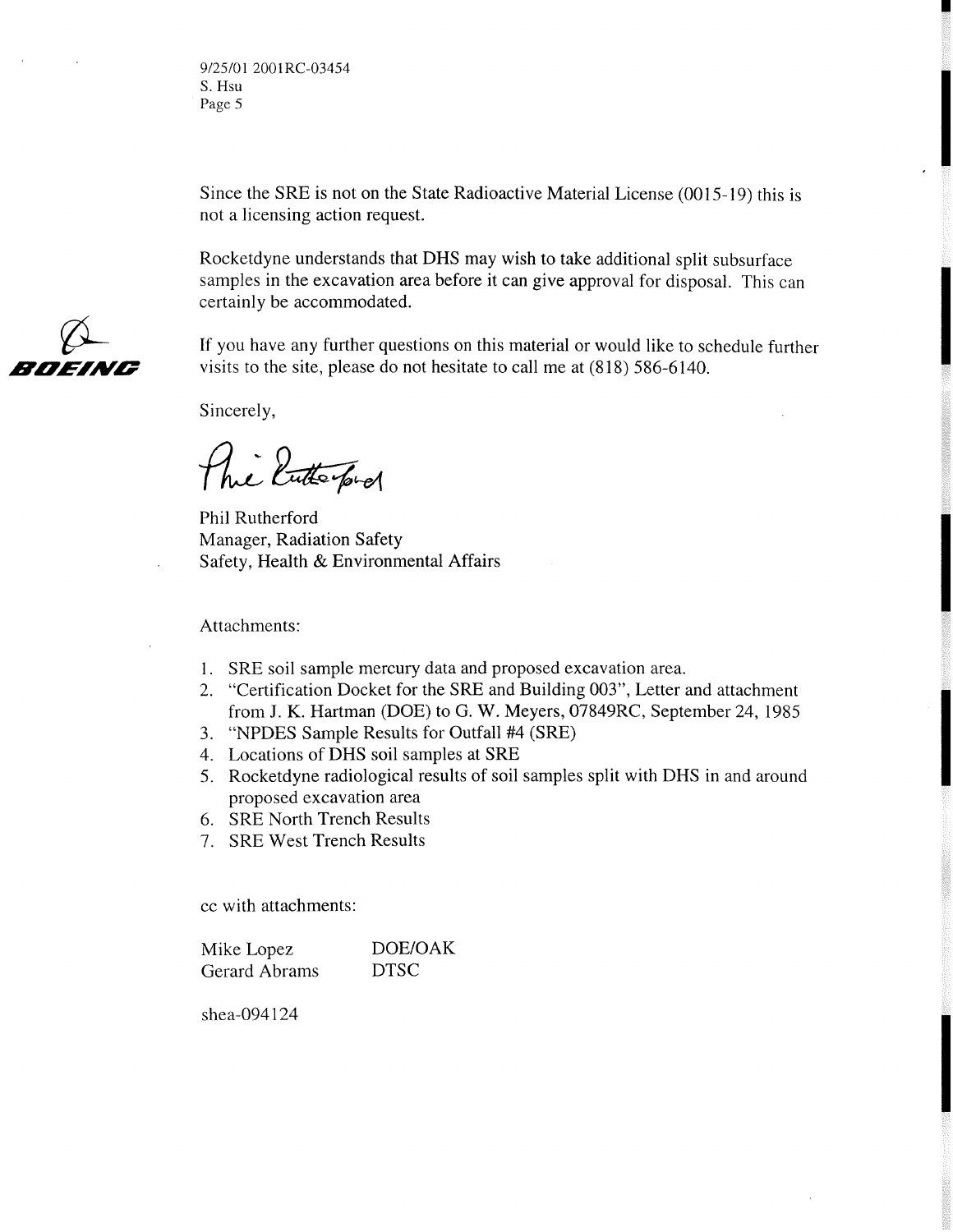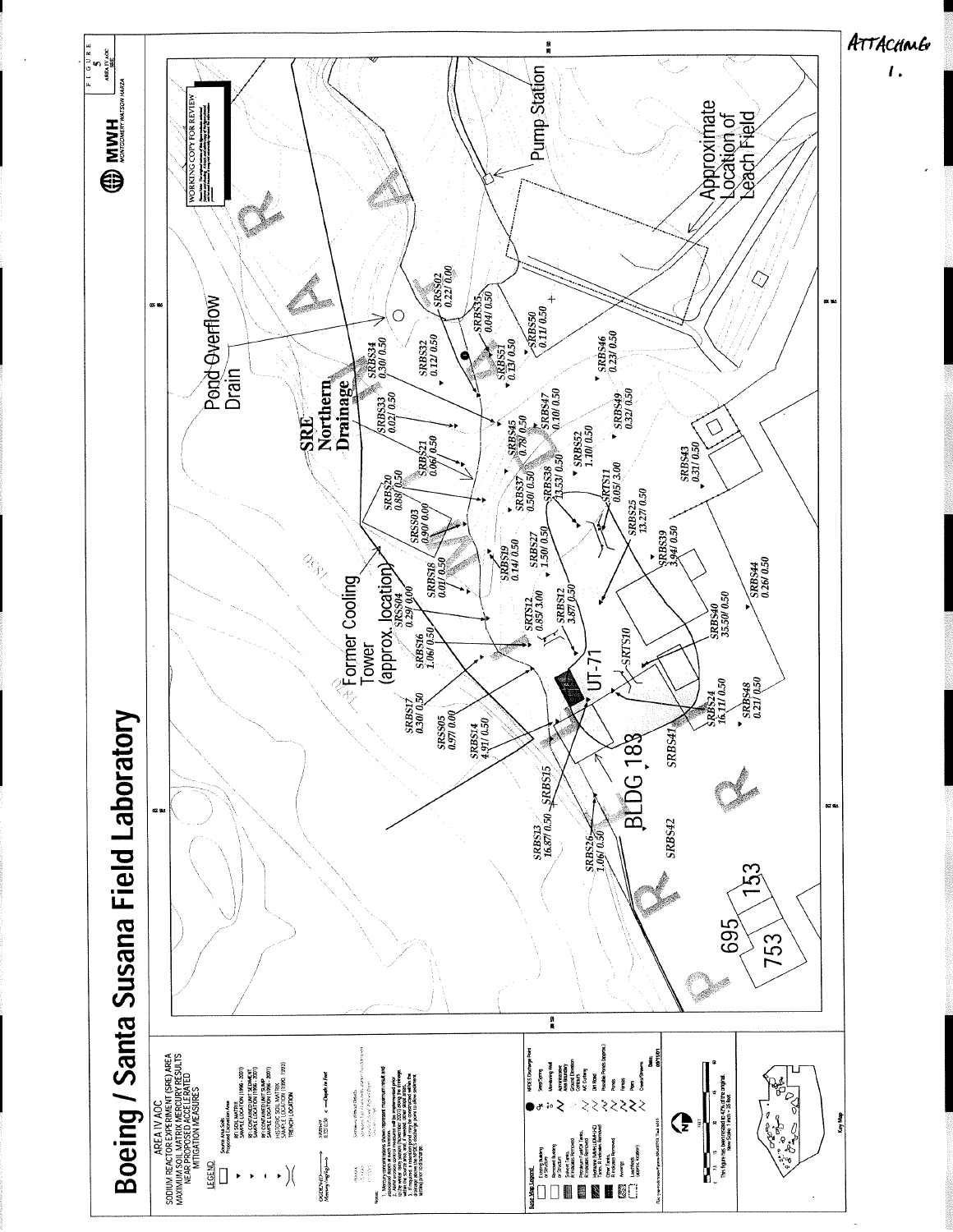ATTACHMENT 2.



**Department of Energy San Francisco Operations Office** 1333 Broadway **Wand, California 94612** -

SEP 2 4 1985



**Hr. G. W. Myers Vice President Atomics International Ehsiness Seeplat Rocketdyne P. 0. bx 309 Canotza Park, California** 

**SUBJECT: Certification Docket for the SRE and Building 003** 

**Dear Wayne,** 

Enclosed is a copy of the Certification Docket describing the remedial actions **to decontdate the SRF. and Bldg. 003,** 

**The SRE and Bldg. 003 are officially terminated kom the DOE radioZogically contaminated Surplus Facilities Program and are released to Rocbell**  International, **Rocketdyne Division for unrestricted use.** 

**If you have any questions, please call Len** Lanni **at (415) 273-6444.** 

**<sup>I</sup>**- **Sincerely,** .

 $\epsilon$ *<u>d</u>*  $\epsilon$ <sub>7</sub>,  $\epsilon$   $\frac{1}{2}$ ,  $\epsilon$ 

**Enclosure** 

**cc W/O end: Art Whitman, tfQ** 

. **Hartman, Director c Fusion and Nuclear**  Division

Hart. I - 156, pg

07849RC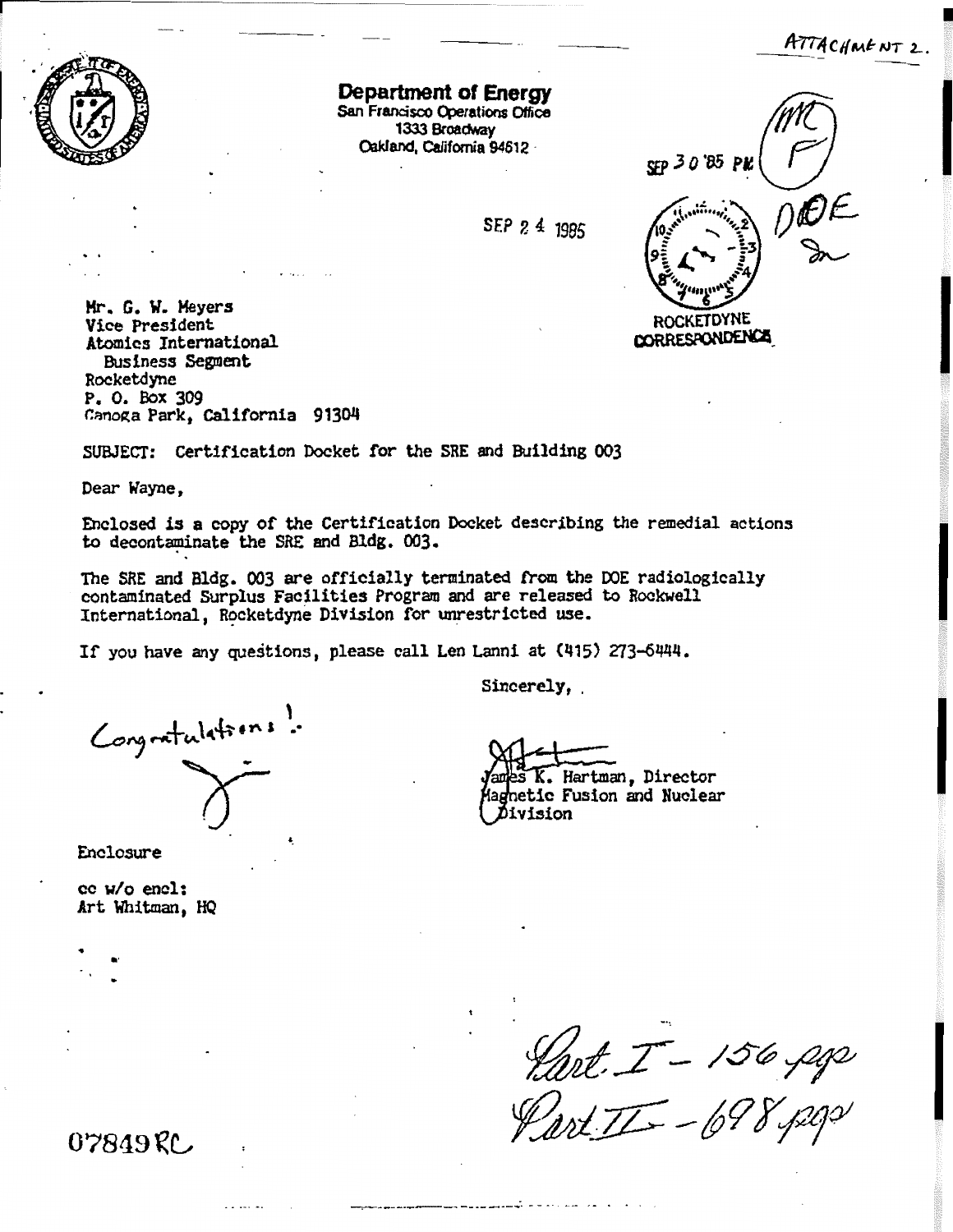#### $(6450 - 01)$

### **U .S. DEPARTMENT OF EHERGY SAN FRANCISCO OPERATIONS OFFICE MAGNETIC FUSION AND NUCLEAR DIVISION**

### CERTIFICATION FOR UNRESTRICTED USE OF THE SODIUM REACTOR EXPERIMENT(SRE) COMPLEX AND THE HOT CAVE FACILITY(BLDG. 003)

**AGENCY** : **San Francisco Operations Off ice, Department of Energy** 

**ACTION; Not1 ce of Certification of Decommissioned Facilities far Unrestricted Use** 

**SUMMARY: The Department of Energy has canplated the radiological surveys and has taken remedial actions t~ decontaminate and decorc~aission DOE contaminated areas that were found in the SRE cornplex and Bldg.003. The Department, through the San Francisco Operations Office, has issued the following statement:** 

### STATEMENT OF CERTIFICATION FOR UNRESTRICTED USE OF THE SRE COMPLEX **AND BLK: 003 AT RD- INTERNATIONAL'S SANTA SOSANA FIELD**  LABORATORY, CHATSWORTH, CALIFORNIA

**The Department of Energy, Office of Nuclear Energy, Office of Terminal Waste and Remedial Action, Division of Remedial Action Projects and the Department of Energy San Francisco Operations Office have reviewed the remedial actions and** the **radiological survey reports of the SK complex**  and Bldg. 003. Based on this review, DOE certifies that there is no **evidence the facilities pose a radiological threat to either personnel or the environment. T2zerefore, the SRE complex and Bldg.** *003* **are removed from the DOE radiologically contaminated Surplus Facilities Program and are suitable far unrestricted use,** 

**For further information cantact:** 

**L.** " **Mr. Leonard Lanni, Project Manager Magnetic Fusion and Nuclear Division** . **U .S. Department of Energy 1333 Broadway Oakland, California 94612 Telephone** : **(415 )273-644'1** or **FTS:536-6444** 

#### SUPPLEMENTARY INFORMATION:

**The Department of Energy has established a program to characterize and when necessary, correct the radiological conditions of DOE contaminated surplus facilities. The objective of the program is to insure that**  *<sup>I</sup>***these surplus facilities and any associated properties in their**  ! **vicinity are within or below the radiological guidelines established by the ANSI Standard N13.12 and the NRC** Regulatory **Guide** 1.86 .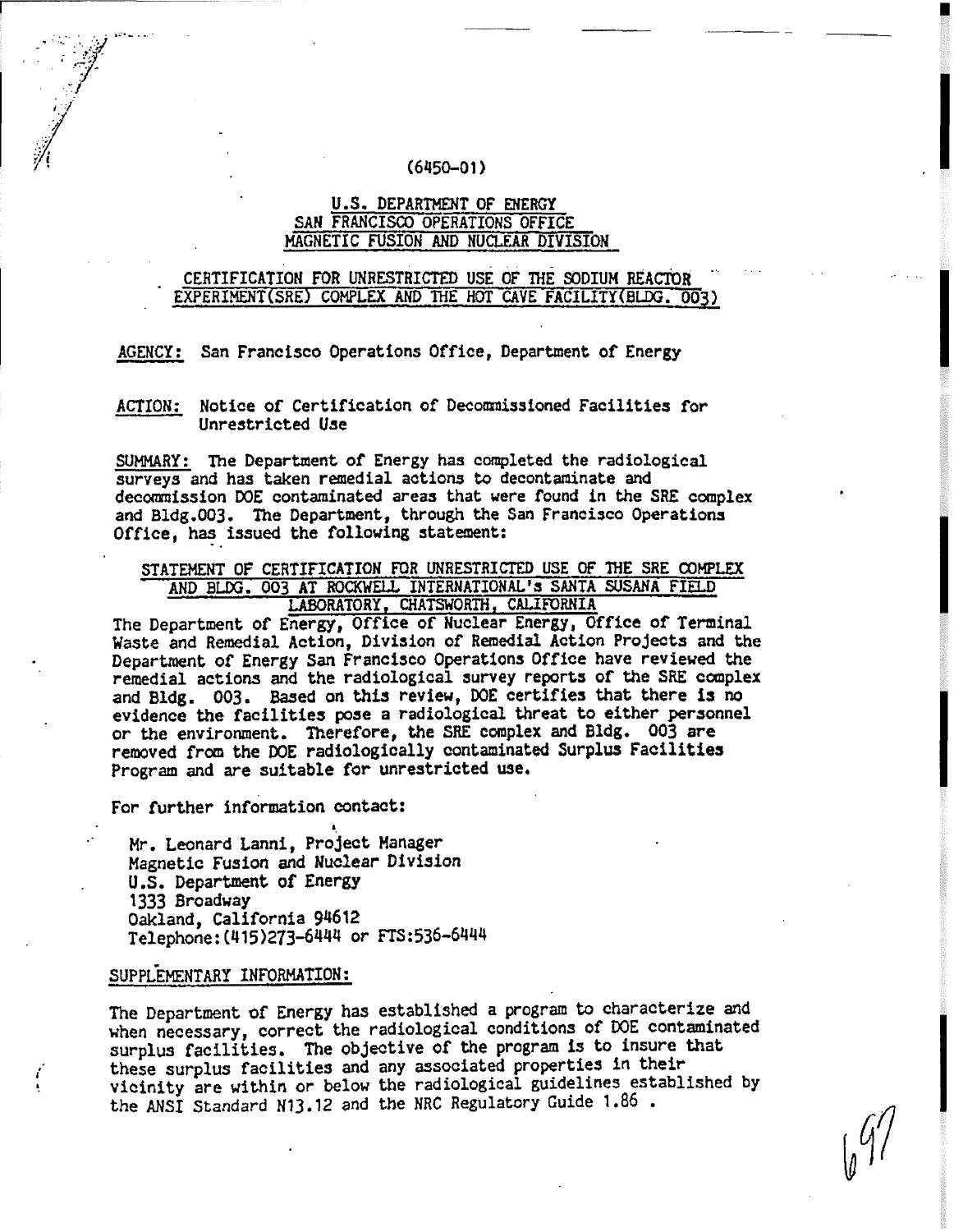The SRE complex. located at the Rockwell's Santa Susana Field Laboratory, Chatsworth, California, consists of a series of buildings used to suppbrt the **Atomic Energy** Cmission **activities to** demonstrate **the** feasibility of a **hfgh temperature diur~-cooled graphite-moderated reactor as the heat source** for a central **power** station.

**The'Hot Cave** Facility, **Bldg.** 003, **located** at the Rockwell's Santa **Susana Field** Laboratory, **was used ta** analyze **fuel** bum-up **samples for the** System for **Nuclear** Auxillary Power (SNAP) Program and the evaluation of various **irradf atf on experfments.** 

Radiological **surveys** conducted before the decontamination and decbmnissioning **activities** for the **SRE** complex and **Bldg. DO3 showed gross** contamination of **mixed** fission products **and beta-gamna** emitters.

The remedial actions, including decontamination and decommissioning for both **the SRE** and **Bldg,** 003 **were** completed in 1982.

**Based** on the review of **the** final remedial **action** project report, the San **Francisco Operations** *Office* **has concluded** that the **SRE** complex and **Bldg.** 003 **are** radioLogically **acceptable** and suitable for release for unrestrictd **use** and are therefore **removed from the Surplus** Facilities Program.

I **These findings are supported by the** Department of **Energy's** Certification **Dockets** for the **SRE** complex and Bldg. **003. The dockets**  are available **for** review **between** the **hours** of **8:00** a.m to **4:W** p.m. Monday through Friday **(except** Federal **holidays** at the **following**  locations:

- 1. **U.S.** Department of **Energy**  San **Francisco** Operations Office Technical **Information Center 1333 Broadway Oakland, California 94612**
- **2, U.S.** Department **of** Energy Public Document Room **Forrestal** Bldg. **Roorn 1E-190 #asfiington,D. C 20545**

&illiam **R. Voigt** , Jr . , **Acting Djrector Office** of **Teminal Waste** Disposal and Remedial Action **DOE/HQ**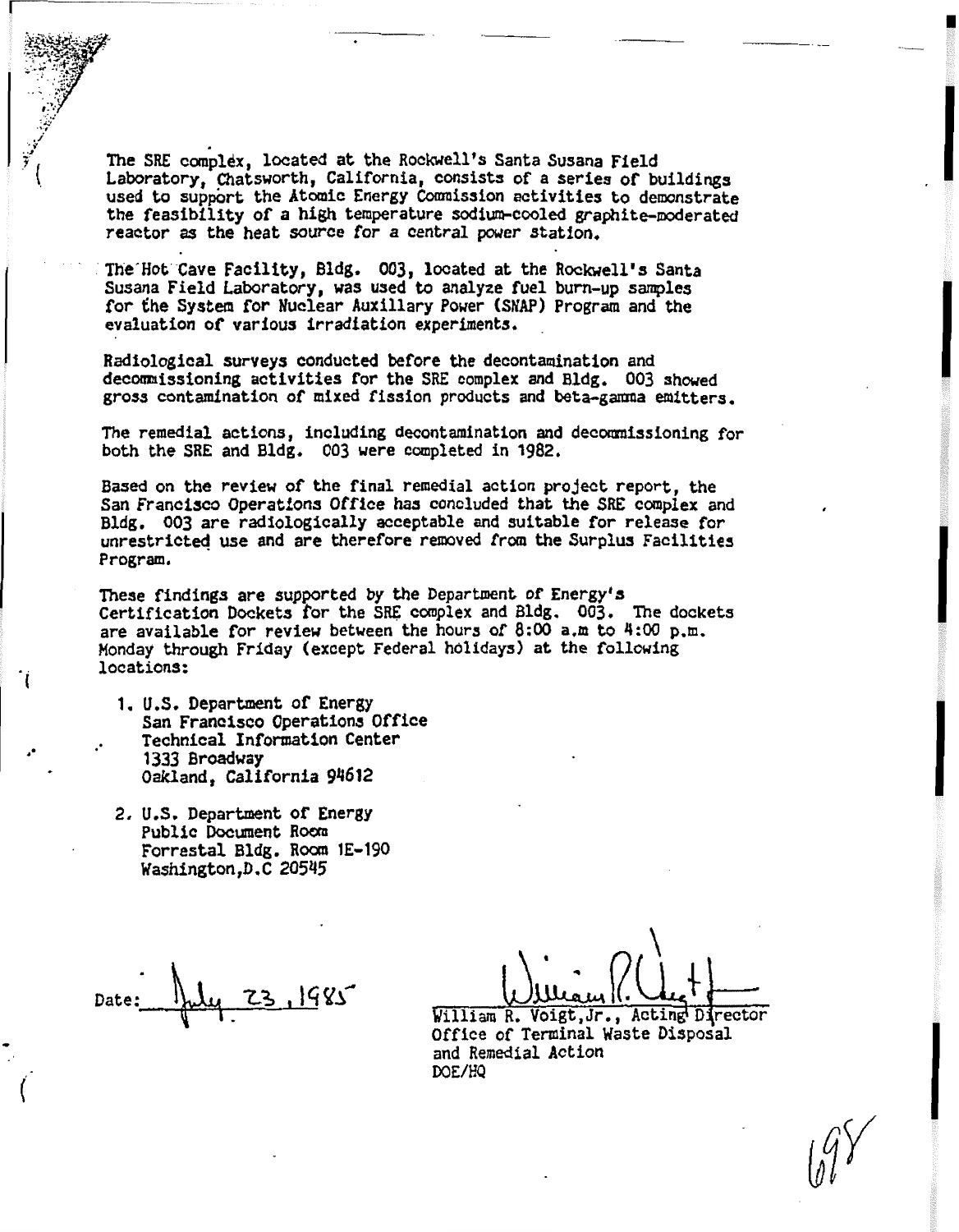| Year | <b>GROSS ALPHA</b> |                   | <b>GROSS BETA</b>  |                  | <b>TRITIUM</b>       |                   | <b>Sr-90</b>          |                   |
|------|--------------------|-------------------|--------------------|------------------|----------------------|-------------------|-----------------------|-------------------|
|      | <b>Results</b>     | Non-              | <b>Results</b>     | Non-             | <b>Results</b>       | Non-              | <b>Results</b>        | Non-              |
|      | pCi/L              | <b>Detect</b>     | pCi/L              | <b>Detect</b>    | pCi/L                | <b>Detect</b>     | pCi/L                 | <b>Detect</b>     |
| 1999 | 0.5                | Yes               | 2.3                | Yes              | 87                   | Yes               | 0.5                   | Yes               |
|      | 3.1                | No.               | 23                 | No.              | 0                    | Yes               | 0.3                   | Yes               |
|      | 0                  | Yes               | 4                  | No.              | 0                    | Yes               | 0.1                   | Yes               |
| 2000 | 0.009<br>0.114     | Yes<br>Yes<br>Yes | 9<br>0.904<br>5.23 | No.<br>Yes<br>No | 70<br>134<br>$-73.3$ | Yes<br>Yes<br>Yes | 0.2<br>0.661<br>0.373 | Yes<br>Yes<br>Yes |

# **Attachment 3. NPDES sample results from Outfall 4 (SRE) do not show any evidence of contamination**

| <b>IRADIOACTIVITY</b> | <b>Detection</b><br>Limits | <b>Drinking Water</b><br><b>Standards</b> |
|-----------------------|----------------------------|-------------------------------------------|
| <b>GROSS ALPHA</b>    | 2 pCi/L                    | 15 pC/L                                   |
| <b>GROSS BETA</b>     | 4 pCi/L                    | 50 pCi/L                                  |
| <b>ITRITIUM</b>       | 390 pCi/L                  | 20,000 pCi/L                              |
| <b>ISTRONTIUM-90</b>  | $0.8$ pCi/L                | 8 pCi/L                                   |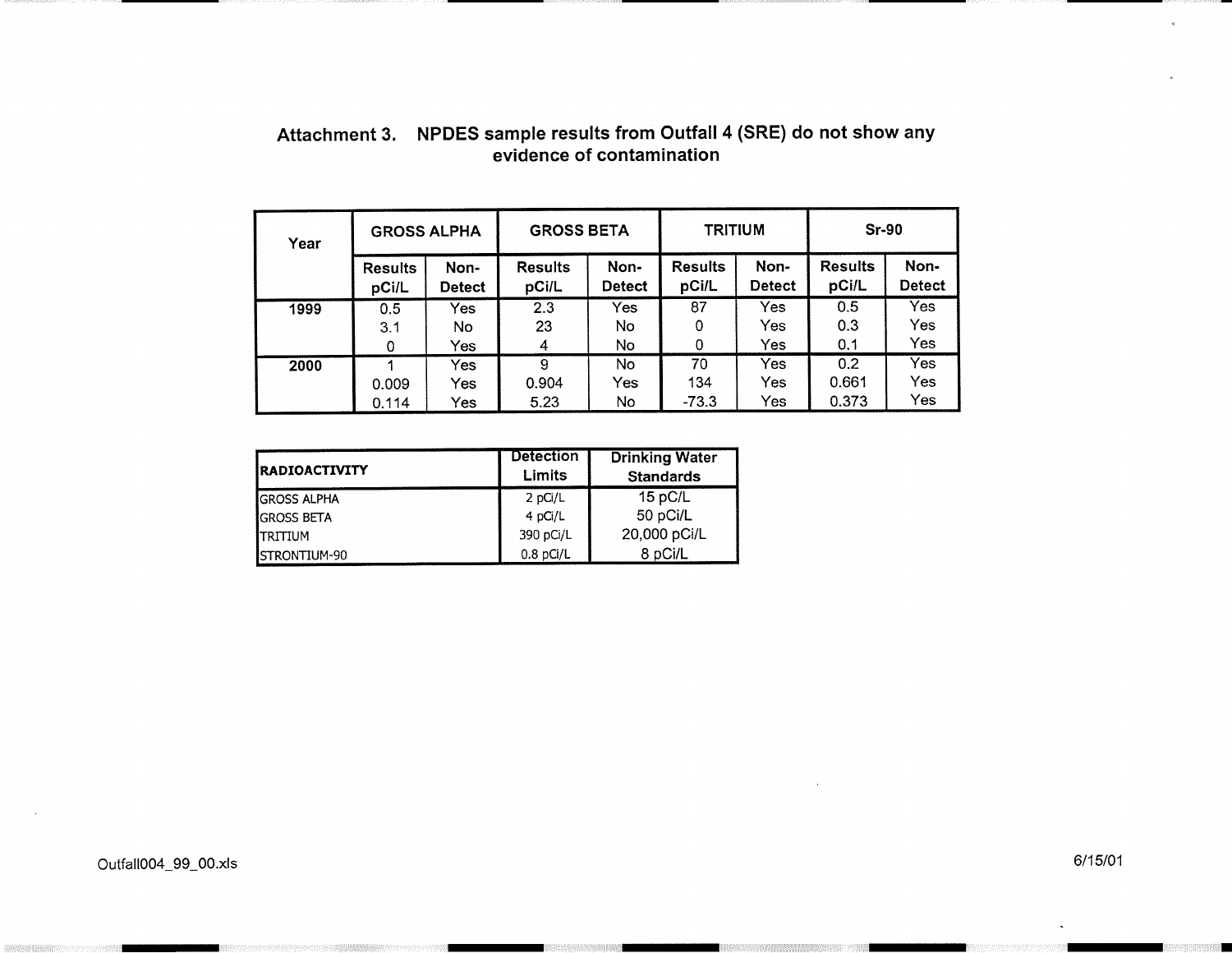

ATTACHMENT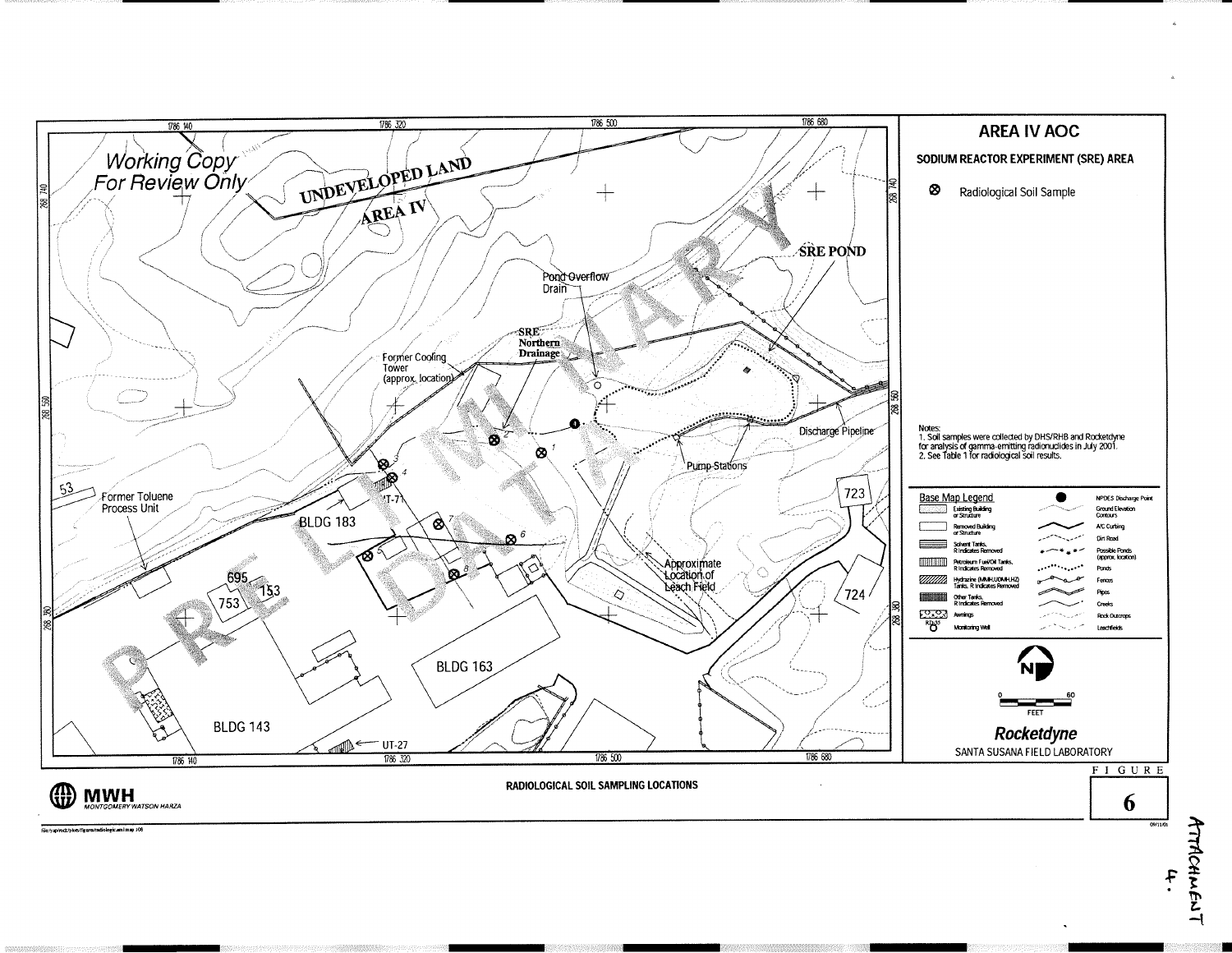### **Attachment 5. Table 2**

| <b>Map Sample</b>       | Sample Identifier | Description                   | Cesium-137 | <b>Minimum</b><br>Detectable |  |
|-------------------------|-------------------|-------------------------------|------------|------------------------------|--|
| Identifier <sup>a</sup> |                   |                               | (pCi/g)    |                              |  |
|                         |                   |                               |            | <b>Activity</b>              |  |
|                         | ENV-01-0066       | SRE, RHB Soil Sample Split #1 | <b>NDA</b> | 9.47E-02                     |  |
| $\overline{2}$          | ENV-01-0067       | SRE, RHB Soil Sample Split #2 | 0.25       | $9.08E-02b$                  |  |
| $\mathbf{3}$            | ENV-01-0068       | SRE, RHB Soil Sample Split #3 | <b>NDA</b> | 1.15E-01                     |  |
| 4                       | ENV-01-0069       | SRE, RHB Soil Sample Split #4 | <b>NDA</b> | 8.25E-02                     |  |
| 5                       | ENV-01-0070       | SRE, RHB Soil Sample Split #5 | <b>NDA</b> | 8.40E-02                     |  |
| 6                       | ENV-01-0071       | SRE, RHB Soil Sample Split #6 | <b>NDA</b> | 7.17E-02                     |  |
| $\tau$                  | ENV-01-0072       | SRE, RHB Soil Sample Split #7 | <b>NDA</b> | 1.08E-01                     |  |
| 8                       | ENV-01-0073       | SRE, RHB Soil Sample Split #8 | <b>NDA</b> | 1.05E-01                     |  |
|                         | ENV-01-0074       | SRE, RHB Soil BKG in Area IV  | <b>NDA</b> | 1.11E-01                     |  |
|                         | ENV-01-0075       | SRE, RHB Soil BKG in Sage     | 0.11       | 1.40E-02                     |  |

## **RADIOLOGICAL SOIL SAMPLING RESULT SUMMARY**

Note: Cesium-137 was the only man-made radionuclide detected in Rocketdyne split samples collected during Department of Health Services/Radiological Health Branch sampling at SRE during July 2001. Soil samples were analyzed for gamma-emitting radionuclides; all other naturally occurring radionuclides were detected at background levels. Sampling results from DHS/RHB are pending.

<sup>a</sup> Identifiers correspond to sample location labels on Figure 6.

Uncertianty 7.99E-02

pCi/g = picocuries per gram **NDA** = non-detectable activity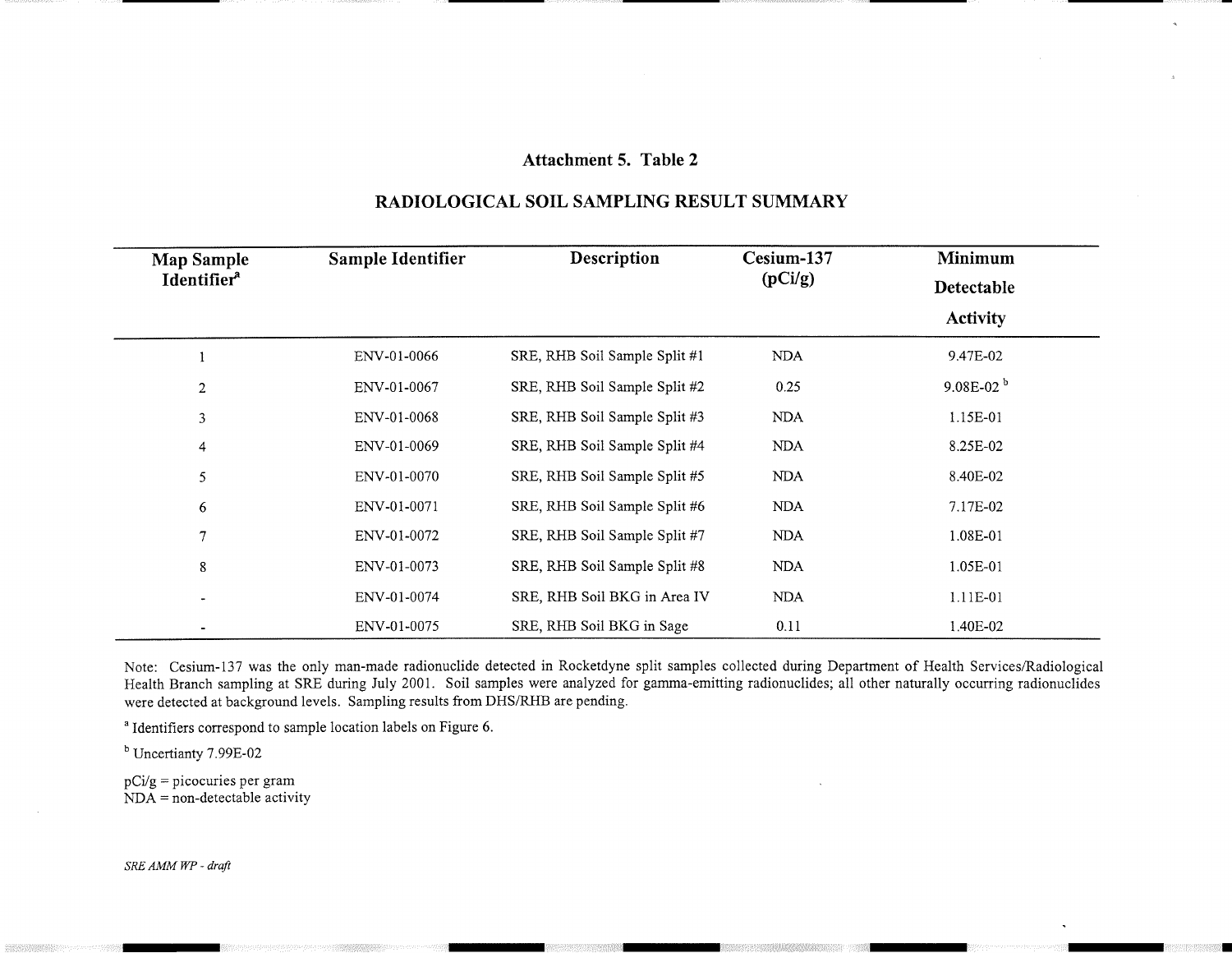

 $L\nu$ Dlum 2221 Ex040909  $10$ lblot Lublum 2221 Exos3930 10/22/01

| Date of<br><b>Sample</b> | Sample ID   | <b>Location / Description</b>                             | PCi/g<br><b>Cs-137</b> |           |
|--------------------------|-------------|-----------------------------------------------------------|------------------------|-----------|
| 07/20/01                 | ENV-01-0031 | <b>SRE, Soil from north trench</b>                        | 3.6 <sub>2</sub>       |           |
| 07/20/01                 | ENV-01-0032 | <b>SRE, Rocks from north trench</b>                       | ND.                    |           |
| 07/24/01                 | ENV-01-0039 | SRE, Soil from north under rock                           | 0.5                    |           |
| 07/24/01                 | ENV-01-0040 | SRE, soil from north trench excav                         | 0.6                    |           |
| 07/24/01                 | ENV-01-0041 | SRE, soil from north trench excav                         | 2.6                    |           |
| 07/24/01                 | ENV-01-0042 | SRE, soil from north trench                               | 1.1                    |           |
| 07/25/01                 |             | ENV-01-0048 SRE North trench bed rock                     | 17.7                   |           |
| 07/25/01                 |             | ENV-01-0049 SRE North trench soil                         | $\overline{2}$         |           |
| 07/25/01                 |             | ENV-01-0050 SRE North trench soil                         | 2.1                    | Excavated |
| 07/25/01                 | ENV-01-0051 | <b>ISRE North trench soil</b>                             | 2.2                    |           |
| 07/26/01                 | ENV-01-0059 | <b>SRE North trench bed rock</b>                          | 30.3                   |           |
| 07/26/01                 | ENV-01-0060 | <b>SRE North trench bed rock</b>                          | 0.3                    |           |
| 07/26/01                 | ENV-01-0061 | <b>SRE North trench bed rock</b>                          | 1.9                    |           |
| 07/27/01                 | ENV-01-0062 | <b>SRE North trench Hot Spot after</b><br>Excavation      | 1.2                    |           |
| 07/27/01                 | ENV-01-0063 | <b>SRE North trench Hot Spot after</b><br>Excavation      | ND                     |           |
| 07/27/01                 |             | ENV-01-0064 SRE North trench Hot Spot after<br>Excavation | ND.                    |           |
| 07/27/01                 |             | ENV-01-0065 SRE North trench Hot Spot after<br>Excavation | ND.                    |           |